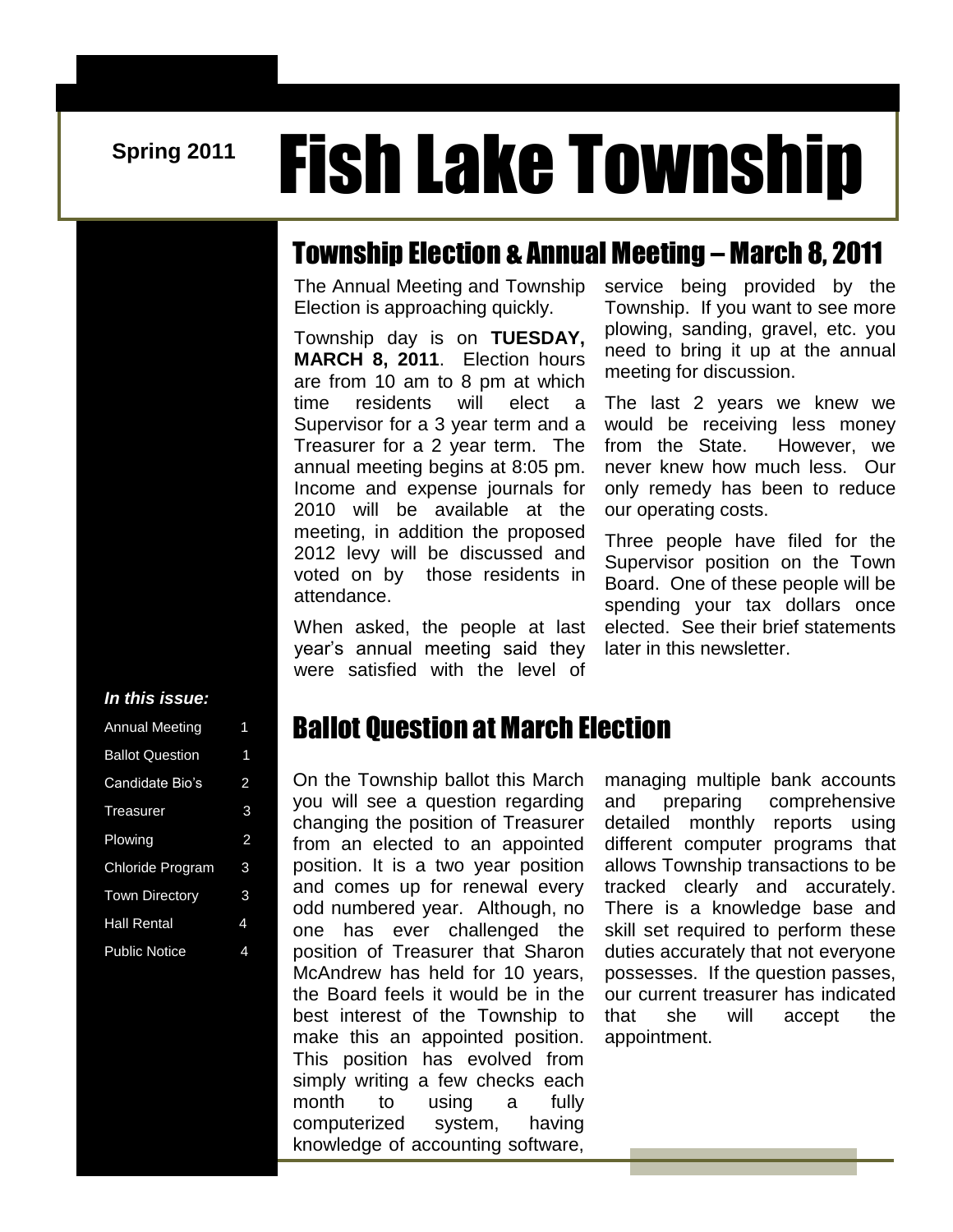# SPRING 2011 **Page 2 of 4**

There are three individuals running for the supervisor position to be elected at the March 9, 2011 election. The Town Board has asked these individuals and Sharon McAndrew, our current Treasurer to write a brief description about themselves to be included in this newsletter for your information. Following are their submissions.

### Corey Johnson

My name is Corey Johnson and I am running for the position of Fish Lake Township Supervisor. I have been a proud resident of Fish Lake Township for 34 years. I grew up here and still reside here with my wife Julie and our 6 year old daughter Brooke. I have worked at Boston Scientific for 18 years where I have learned good people skills and how to be a team player. I have a great love for the outdoors and enjoy fishing, hunting, snowmobiling, and 4-wheeling with my family. Fish Lake Township is a great place to raise a family. Becoming a Township supervisor will allow me to be more involved in my community and put me in a position that allows me to represent the concerns and needs of our residents. I am willing to listen to people's perspectives and be a voice for them. I care about the future of the Township and the quality of life here. I am all about neighbors working together to solve issues. A few years ago I was involved in bringing High Speed Internet to a few areas within our Township. I know there are still some areas without coverage but I would be willing to help out if and when the populations of those areas grew and would then qualify. I consider myself fiscally responsible and promise to be a good steward of the budget and financial resources of the Township. An issue facing the Township right now is whether to change the Treasurer position from elected to appointed. My opinion on this is that there is an enormous amount of knowledge and responsibility required to hold this position. In order to have more consistency and to stabilize the position I think it should be appointed. The accountability is then greater because the position is managed by the supervisors and they can make changes as they see necessary. I feel I am the most qualified, and the best choice for Fish Lake Township Supervisor, due primarily to my background within the Township and the perspectives it provides. I will work to make sure that personal agendas do not cloud the views and decisions being made by the Township supervisors. I have attended Township meetings and understand the inner workings. Please vote for me, Corey Johnson, for Fish Lake Township Supervisor. Respectfully, Corey Johnson

# John L. Cook Jr.

My name is John L. Cook Jr. the second of five children to John and Lodie Cook, of Atlanta, Georgia. I moved to Minnesota in 1975, attending graduate school at the University of Minnesota. Wanting to once again enjoy the surrounds of my child hood, I move to this community in April 2004. I retired after 37 years with Ford Motor Credit, where I served as a Dealer Account Manager, traveling throughout the Midwest setting up lines of credit for Ford dealers new and used inventory, plus, specializing in setting up lines of credit for dealership's major commercial fleet accounts. Even though I have never worked in public service, for the past 5 years I have served on several non-profit boards. Minnesota Masonic Foundation, where I served as treasurer for three years. This foundation provided scholarship to high school students throughout the State. I currently serve on the board of directors for Minnesota Masonic Charity, the 53<sup>rd</sup> largest charity in Minnesota. This charity, works closely with the University of Minnesota, providing funding for cancer research, plus, providing close to a million dollars in scholarships to Minnesota high schools. I feel this type of experience lends itself to serving the public and helping to understand their needs. Furthermore, these experiences will also aid me in making decisions that supports the growth of the community and the needs of families.

## Steve Thorp

My name is Steve Thorp and I would like to be the next Fish Lake Township supervisor. I live at 3170 Stark Road with my wife Beth and 2 children; Gus and Elise. We have lived here since 2001 but my family has owned cabins on Fish Lake my entire life. I have worked as the building inspector for the City of Harris since 1999 and currently work fulltime for the City of Scandia as the Public Works Supervisor/City Code Official. With my past work experience and my current job, I feel that I can offer the residents of Fish Lake Township a well informed and knowledgeable supervisor. Many areas of my current job parallel what the Township does such as road repair, gravel placement, repair and purchasing of equipment as well as interacting with other levels of government. Much of my work has dealt with preparation for a catastrophic event or the avoidance of a collapse. I have approached the Fish Lake Town board on several occasions with a proposal for a storm siren and still feel strongly, as a resident, that this is needed. As a resident I tried to be involved and now I would like to step up to the next level. As Fish Lake Township moves forward I believe I can offer assistance with such things as road improvements, community planning issues and help map out the future direction of the Township. At my current job I am in the process of establishing a policy to incorporate the federally mandated standards of reflectivity of all roadway signs. This will be quite a task for the Township as a vast majority of signs will need to be inventoried and replaced by 2018. I am also involved with planning issues such as building setbacks, size, height, lot coverage as well as many drainage issues that impact our lakes and wetlands. With the input from the residents of Fish Lake Township via email, phone calls, annual meetings or in person, I would relish the opportunity to be involved with the growth of our Township. Please feel free to stop by my house or call me at 651-647-4744 if you would like to introduce yourself or ask any questions of me. It would be my honor to be a part of the Fish Lake Town board and I would greatly appreciate your vote. Thank you, Steve Thorp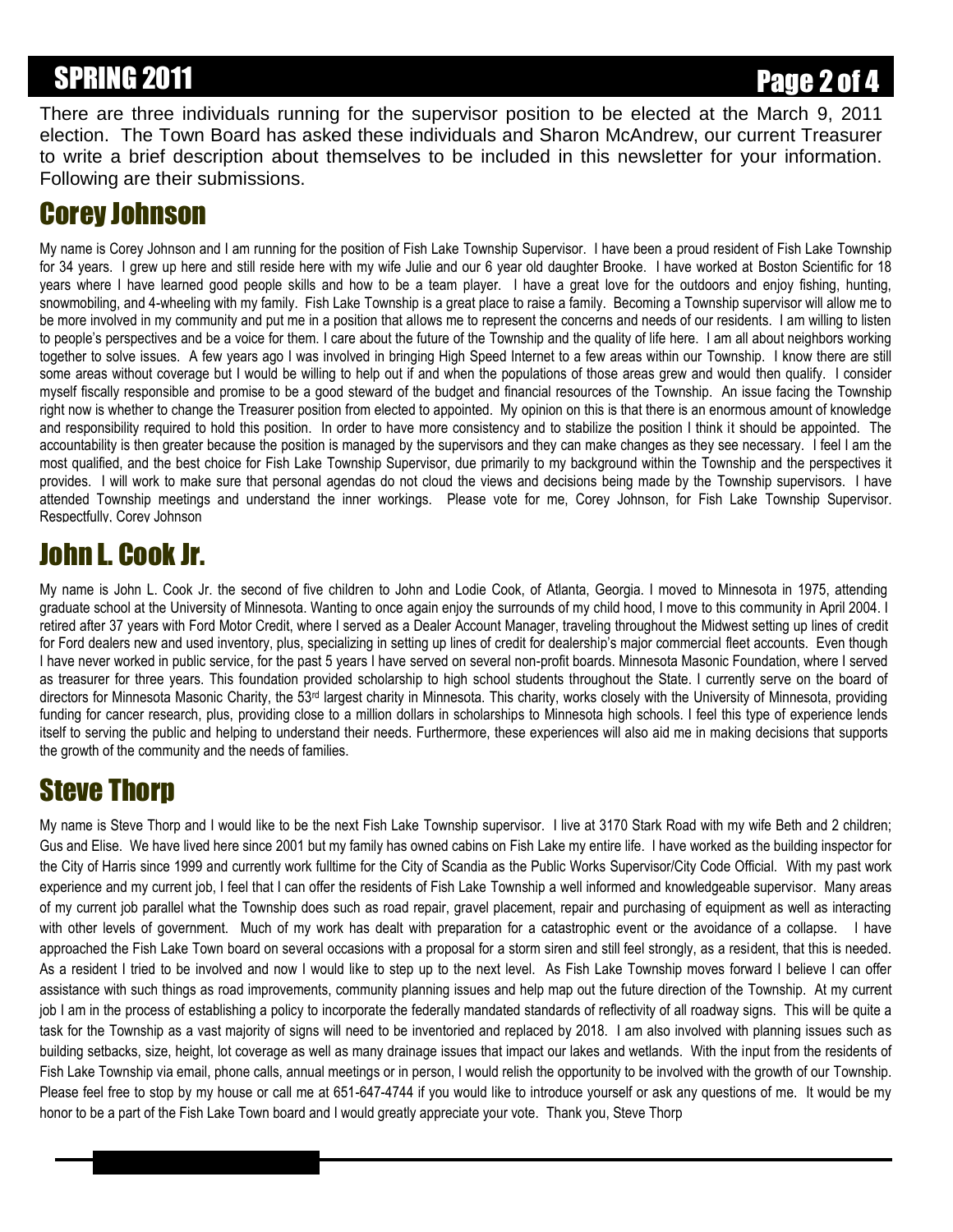# Page 3 of 4 SPRING 2011

#### Sharon McAndrew

My husband, John and I have lived in Fish Lake Township for 30 years. I have a daughter, Sandy and her husband Joey and 2 grandsons, Derek and Jared. I was an owner, operator of a beauty salon for 25 years and then went to work for Federated Propane and retired after 16 years. I have been your Township treasurer for 10 years and in 2009 I was appointed the secretary - treasurer for the Chisago County Association of Townships. I would be honored to continue to serve Fish Lake Township as your treasurer.

#### Salt/Sanding Mix & Driveway Plowing

<u>.</u> The cost of salt/sanding mix can add up quickly when there is a lot of icy roads. While it is cost prohibitive to salt the whole length of a road, we concentrate on intersection and curves. Fish Lake Township does not have a bare road policy. Some neighboring Townships have started to make their own sanding mix. We are currently looking to see if there would be a substantial savings by doing it ourselves.

#### **Please remember that it is** *illegal* **to push/plow snow across a public road. You could be ticketed for doing so.**

#### Chloride

F Fish Lake Township chlorides certain high traffic roads in conjunction with a graveling schedule. We believe this has saved tax dollars and generally provides a better driving surface. This was expanded to allow residents who were willing to pay for it, to have chloride applied to their road frontage. If it was an isolated strip of road there was no contribution. If the road was in a platted area and resulted in a considerable portion of the road receiving chloride then the Township would contribute 25% of the cost. The other requirement was that those people would collect the fee and send one check to the Township. Like many programs this worked well at first, people were happy to have the chloride. It has degraded over time. We have had people move stakes to get more than they pay for, people have stepped up and written checks to cover shortfalls because a neighbor wouldn't cooperate. People complain when Gary blades over the chloride and some complain when he doesn't. The bottom line is that this requires more of Andrea and Gary's time which translates to tax dollars. There are about 50-75 people who use the chloride program, which means there are a lot of taxpayers supporting this that receive no benefit. The Township will be looking at ways to minimize its' involvement in this part of the chloride program. As always we would appreciate hearing your suggestions and comments. Please call any Supervisor or the Town Hall, attend the annual meeting or send an email.

**Town Board Bob Carter, Chairman bobcarter@fishlakeTownship.com**

**Bob Cupit, Supervisor bobcupit@fishlakeTownship.com**

**Diane Larkin, Supervisor dianelarkin@fishlakeTownship.com**

> **Treasurer Sharon McAndrew**

**Clerk Andrea Nekowitsch clerk@fishlakeTownship.com**

**Employees Gary Guse – Grader Operator Doug Rogers – Part time Pat Devine – Hall/Grounds**

**Monthly meetings are held on the 2nd Monday of each month.**

**Meetings start at 7:00 p.m. with scheduled agenda appearances at 8:00 p.m.**

> **Fish Lake Township 2170 Brunswick Road Harris, MN 55032**

> > **Phone 651-674-7709**

**We're on the Web!** *See us at* **www.fishlakeTownship.com**